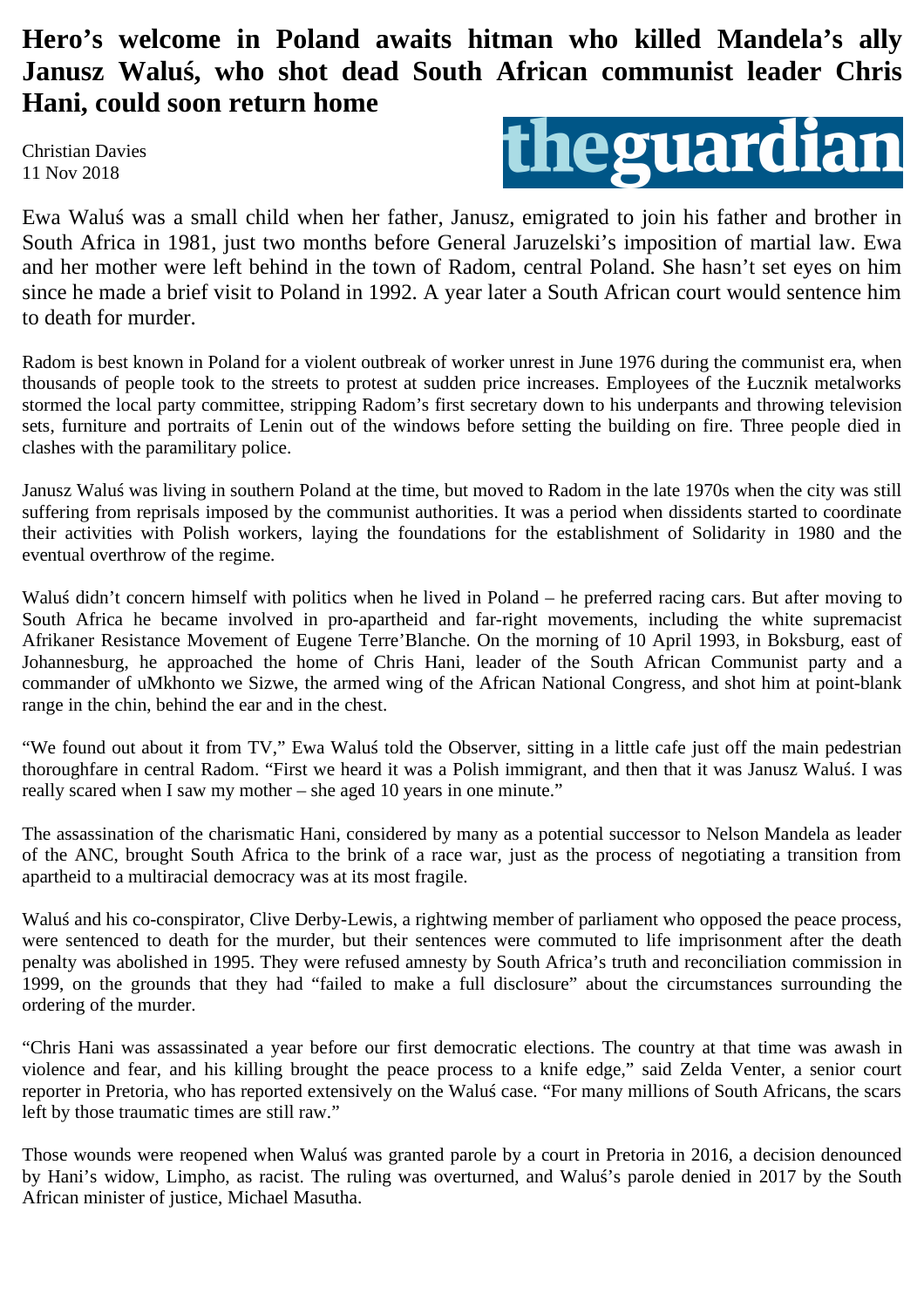However, in September, South Africa's high court set aside the minister's decision because of irregularities in the process, giving Masutha 120 days to reconsider the parole application.

That raises the prospect that Waluś, who is now 65 and wishes to return to Poland to be with his family, could be released as early as next year, a possibility regarded with horror by many in South Africa.

"He must die in prison," said Dipuo Mvelase, a senior ANC official in the northern province of Gauteng, who served under Hani during the Angolan civil war in the 1980s. "He doesn't deserve to walk the streets of our country, and if he goes back to Poland he will pollute it with his racism. He has brought so much pain upon our people."

But while widely reviled in South Africa, Waluś is regarded by many on the Polish right as a modern-day resistance hero – a victim of the Polish communist regime he left behind in 1981. His killing of Hani is seen as motivated by a determination to prevent the imposition of "communism" in South Africa under the guise of black majority rule.

"[The ANC] are communist and they will destroy this wonderful country," Waluś had declared during his trial. "They will squander all that was built here by whites with such difficulty. It pains me that everything here will be destroyed in the name of a multiracial utopia that will never work here."

Waluś has become a cult figure among rightwing Polish football fans, in particular, who frequently display banners at matches with his portrait and slogans such as "Free Janusz Waluś" and "Stay Strong Brother". When football fans gathered at the Jasna Góra monastery in south-western Poland, the country's holiest shrine, for a "patriotic pilgrimage" in January last year, a priest led the congregation in prayer for Waluś's release. The National Radical Camp, the successor to a pre-second world war Polish fascist movement, recently held an indoor football tournament in his honour.

"The cult of Janusz Waluś started in the 1990s, but it has really spread in the last couple of years because of his recent parole applications, and of course it coincides with the rise of the far right in Poland," said Rafał Pankowski, a professor at Collegium Civitas in Warsaw and director of the Never Again association, an antiracism campaign group. "It represents not only the growing acceptance of racism, but also a growing acceptance of politically motivated violence."

Waluś's release is supported by a number of politicians in Poland. Several MPs have argued that he is a political prisoner, while Jan Żaryn, a historian and senator of the ruling Law and Justice party, described his continuing detention as "the result of personal vengeance from part of the South African elite". Waluś is sometimes described as the "last Cursed Soldier", a reference to Polish resistance fighters who were tortured and executed by the communist authorities in the Stalinist era – an implication that Hani's murder constituted a continuation of the same struggle.

Waluś's sympathisers provide more than just moral support, collecting money that goes towards paying his legal fees. Ewa Waluś confirmed that her father would not have been able to pursue his repeated appeals for parole if it was not for the financial assistance provided by his Polish well-wishers, although she insists that she does not accept donations from fascist or neo-Nazi organisations.

"I wish to express my deep and warm gratitude for your spiritual and material support," Waluś wrote in a recent letter from Pretoria central prison to the fans of the football teams Legia Warsaw and Raków Częstochowa. "For all your campaigns. For the postcards. For the demonstrations in the stadiums. For the funds that make my/our legal battle possible. I don't know what I would do without your help."

But many in Poland and South Africa strongly reject the notion that Waluś should be regarded as some kind of resistance hero, noting that he never engaged in the anti-communist struggle in Poland itself, and that communism in Poland had already fallen several years before Hani's murder. Whereas in Poland communism was used as a tool to oppress the majority, they argue, in South Africa it was a tool of liberation. Poles may have suffered under the communists in their own country, but as whites in South Africa they benefited from the suffering of others.

"The Poles who moved to South Africa in the 1980s left Poland because it was a horrible dictatorship that did not respect human rights," said Pankowski. "And where did they go? South Africa, which was a horrible dictatorship that did not respect human rights."